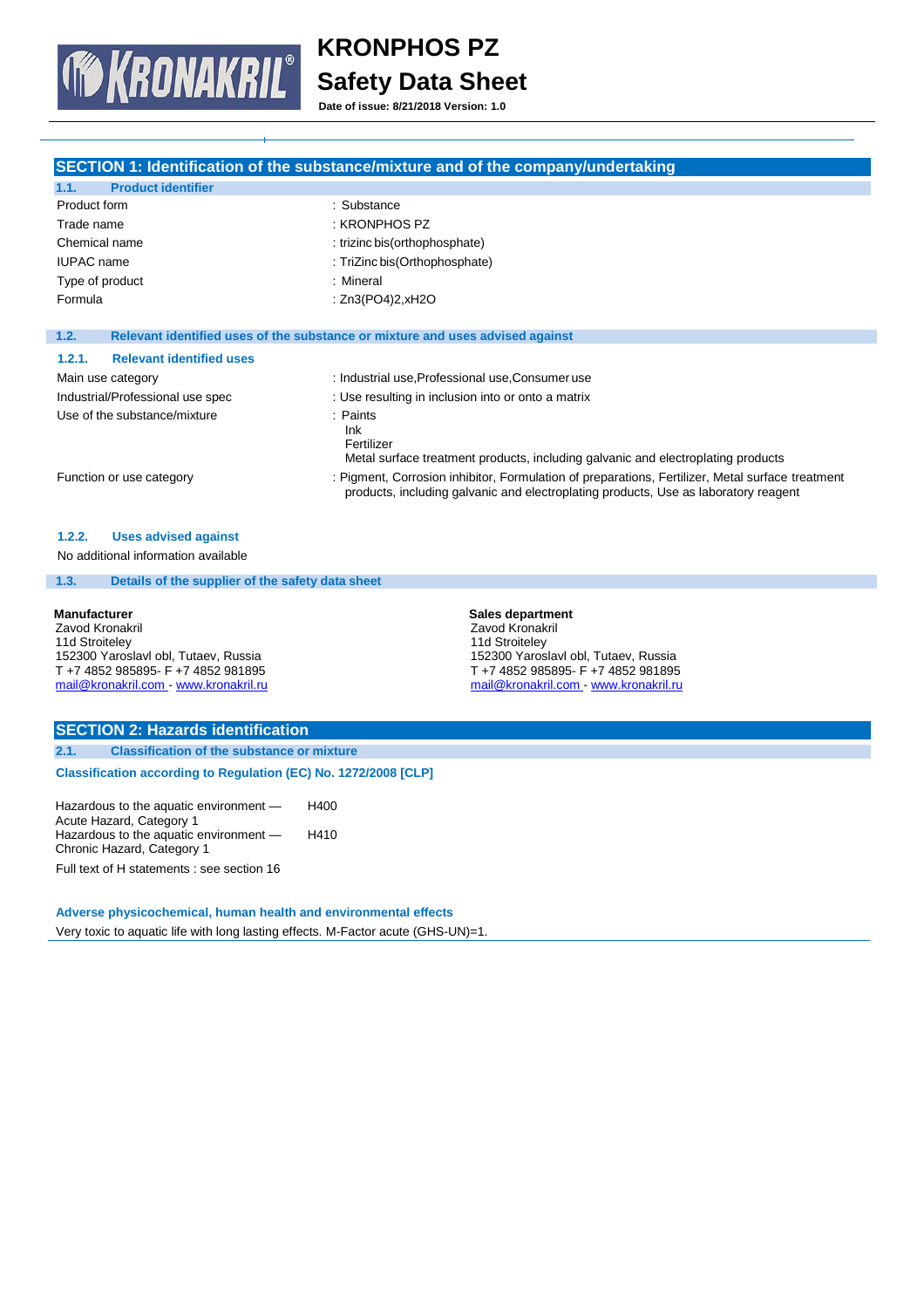

**Date of issue: 8/21/2018 Version: 1.0**

# **2.2. Label elements**

| Labelling according to Regulation (EC) No. 1272/2008 [CLP] |  |
|------------------------------------------------------------|--|
| Hazard pictograms (CLP)                                    |  |

Signal word (CLP) **in the set of the Signal word (CLP)** and the set of the set of the set of the set of the set o Precautionary statements (CLP) : P273 - Avoid release to the environment.

# GHS09

Hazard statements (CLP) : H410 - Very toxic to aquatic life with long lasting effects.

P391 - Collect spillage.

P501 - Dispose of contents and container to hazardous or special waste collection point, in accordance with local, regional, national and/or international regulation.

## **2.3. Other hazards**

Other hazards not contributing to the classification

: None under normal conditions. Do not allow product to spread into the environment.

| <b>SECTION 3: Composition/information on ingredients</b> |                    |  |  |
|----------------------------------------------------------|--------------------|--|--|
| 3.1.<br><b>Substances</b>                                |                    |  |  |
| Substance type                                           | : Mono-constituent |  |  |
| Name                                                     | : KRONPHOS PZ      |  |  |
|                                                          |                    |  |  |

| <b>Name</b>                                  | <b>Product identifier</b>                                                | $\frac{9}{6}$ | <b>Classification according to</b><br><b>Regulation (EC) No.</b><br>1272/2008 [CLP] |
|----------------------------------------------|--------------------------------------------------------------------------|---------------|-------------------------------------------------------------------------------------|
| trizinc bis(orthophosphate)<br>(Constituent) | (CAS-No.) 7779-90-0<br>(EC-No.) 231-944-3<br>(EC Index-No.) 030-011-00-6 | > 97          | Aquatic Acute 1, H400<br>Aquatic Chronic 1, H410                                    |
| zinc oxide<br>(Impurity)                     | (CAS-No.) 1314-13-2<br>(EC-No.) 215-222-5<br>(EC Index-No.) 030-013-00-7 | $\leq 3$      | Aquatic Acute 1, H400<br>Aquatic Chronic 1, H410                                    |

## Full text of H-statements: see section 16

# **3.2. Mixtures**

Not applicable

| <b>SECTION 4: First aid measures</b>                                |                                                                                                                                                                                                                        |
|---------------------------------------------------------------------|------------------------------------------------------------------------------------------------------------------------------------------------------------------------------------------------------------------------|
| <b>Description of first aid measures</b><br>4.1.                    |                                                                                                                                                                                                                        |
| First-aid measures general                                          | : Remove person to uncontaminated area. Remove victim to fresh air. If you feel unwell, seek<br>medical advice (show the label where possible).                                                                        |
| First-aid measures after inhalation                                 | : Remove person to fresh air and keep comfortable for breathing. In case of doubt or persistent<br>symptoms, consult always a physician. Place under medical control.                                                  |
| First-aid measures after skin contact                               | : Rinse and then wash skin thoroughly with water and soap. If on skin, take off contaminated<br>clothing.                                                                                                              |
| First-aid measures after eye contact                                | : IF IN EYES: Rinse cautiously with water for several minutes. Remove contact lenses, if present<br>and easy to do. Continue rinsing. In case of troubles : Consult an eye specialist.                                 |
| First-aid measures after ingestion                                  | : Rinse mouth thoroughly with water. Immediately consult a doctor/medical service. Place under<br>medical control. Treat symptomatically. Gastrointestinal complaints.                                                 |
| 4.2.<br>Most important symptoms and effects, both acute and delayed |                                                                                                                                                                                                                        |
| Symptoms/effects                                                    | : Zinc. Intoxication.                                                                                                                                                                                                  |
| Symptoms/effects after inhalation                                   | : Metal fume fever. None under normal use. May cause irritation to the respiratory tract,<br>sneezing, coughing, burning sensation of throat with constricting sensation of the larynx and<br>difficulty in breathing. |
| Symptoms/effects after skin contact                                 | : None under normal conditions. Slight irritation.                                                                                                                                                                     |
| Symptoms/effects after eye contact                                  | : mild eye irritation. redness, itching, tears.                                                                                                                                                                        |
| Symptoms/effects after ingestion                                    | : Digestive disorder.                                                                                                                                                                                                  |
| Chronic symptoms                                                    | : Dust of the product, if present, may cause respiratory irritation after an excessive inhalation<br>exposure.                                                                                                         |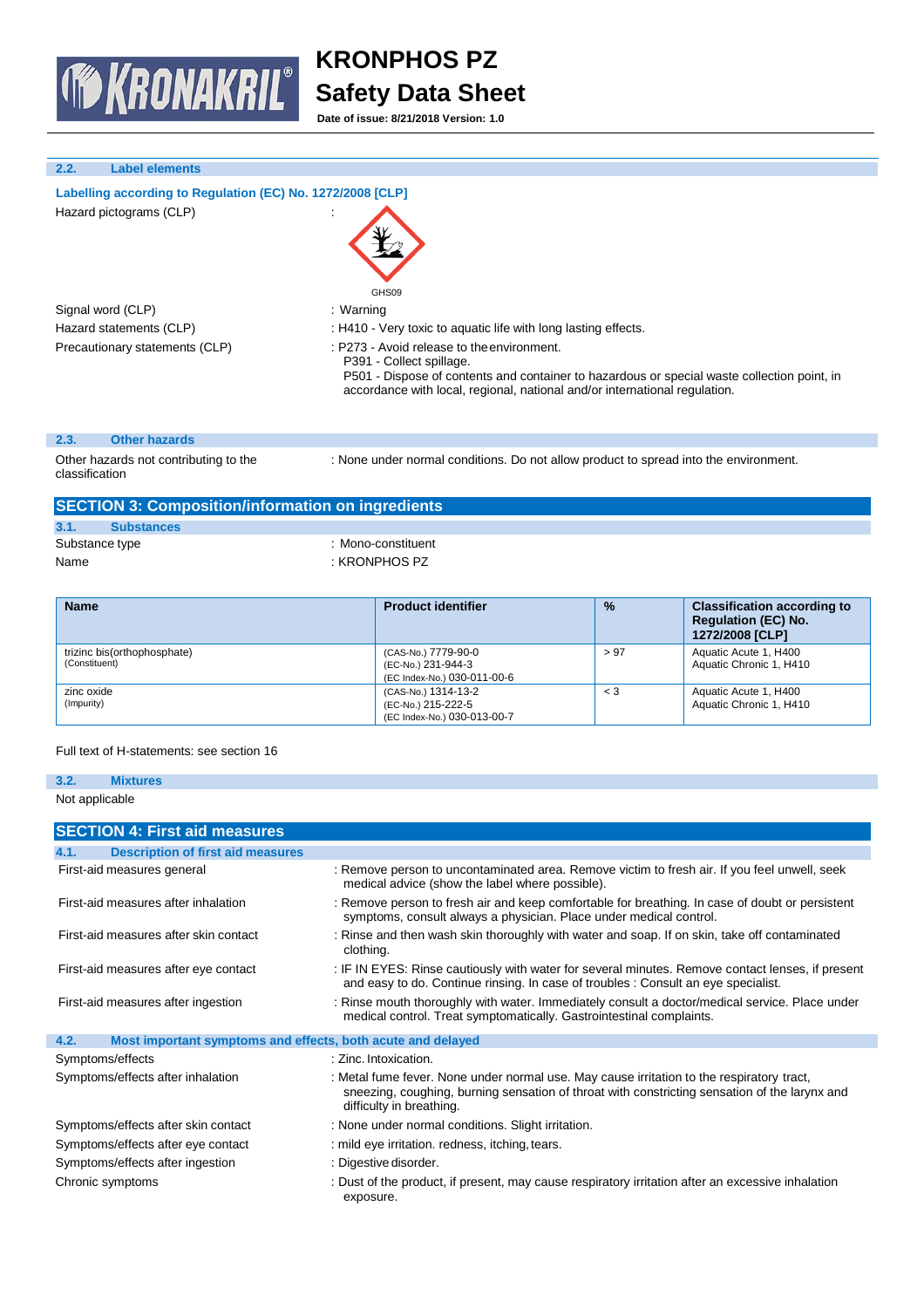

**Date of issue: 8/21/2018 Version: 1.0**

| Indication of any immediate medical attention and special treatment needed<br>4.3. |                                                                                                                                                                                                                                                                                                                                                                                                                                                                                                                                                                                                                                                                                                                        |  |  |
|------------------------------------------------------------------------------------|------------------------------------------------------------------------------------------------------------------------------------------------------------------------------------------------------------------------------------------------------------------------------------------------------------------------------------------------------------------------------------------------------------------------------------------------------------------------------------------------------------------------------------------------------------------------------------------------------------------------------------------------------------------------------------------------------------------------|--|--|
| Treat symptomatically. Specific treatment is necessary. Zinc.                      |                                                                                                                                                                                                                                                                                                                                                                                                                                                                                                                                                                                                                                                                                                                        |  |  |
| <b>SECTION 5: Firefighting measures</b>                                            |                                                                                                                                                                                                                                                                                                                                                                                                                                                                                                                                                                                                                                                                                                                        |  |  |
| <b>Extinguishing media</b><br>5.1.                                                 |                                                                                                                                                                                                                                                                                                                                                                                                                                                                                                                                                                                                                                                                                                                        |  |  |
| Suitable extinguishing media                                                       | : Product. Non flammable. Not combustible. All extinguishing media allowed.                                                                                                                                                                                                                                                                                                                                                                                                                                                                                                                                                                                                                                            |  |  |
| Unsuitable extinguishing media                                                     | : Apply aqueous extinguishing media carefully. Very toxic to aquatic organisms, may cause long-<br>term adverse effects in the aquatic environment. Contain the extinguishing fluids by bunding<br>(the product is hazardous for the environment).                                                                                                                                                                                                                                                                                                                                                                                                                                                                     |  |  |
| Special hazards arising from the substance or mixture<br>5.2.                      |                                                                                                                                                                                                                                                                                                                                                                                                                                                                                                                                                                                                                                                                                                                        |  |  |
| Fire hazard                                                                        | : No fire hazard. Non flammable. Not combustible. Flame retardant.                                                                                                                                                                                                                                                                                                                                                                                                                                                                                                                                                                                                                                                     |  |  |
| <b>Explosion hazard</b>                                                            | : No direct explosion hazard. Avoid creating or spreading dust.                                                                                                                                                                                                                                                                                                                                                                                                                                                                                                                                                                                                                                                        |  |  |
| Reactivity in case of fire                                                         | : Keep the substance free from contamination. Prevent soil and water pollution. Dam up the<br>liquid spill. Contain the spilled material by bunding.                                                                                                                                                                                                                                                                                                                                                                                                                                                                                                                                                                   |  |  |
| Hazardous decomposition products in case of<br>fire                                | : Toxic fumes may be released.                                                                                                                                                                                                                                                                                                                                                                                                                                                                                                                                                                                                                                                                                         |  |  |
| 5.3.<br><b>Advice for firefighters</b>                                             |                                                                                                                                                                                                                                                                                                                                                                                                                                                                                                                                                                                                                                                                                                                        |  |  |
| Precautionary measures fire                                                        | : Waterproof retention basin. Do not allow large quantities, as are, to spread into the<br>environment. Do not discharge into drains or rivers. Not degradable in the soil. Contain the<br>extinguishing fluids by bunding. Do not allow run-off from fire fighting to enter drains or water<br>courses. Very toxic to aquatic life with long lasting effects.                                                                                                                                                                                                                                                                                                                                                         |  |  |
| Firefighting instructions                                                          | : Not combustible. Flame retardant. Isolate from fire, if possible, without unnecessary risk. Keep<br>upwind. Avoid raising dust. Very toxic to aquatic life with long lasting effects. Do not allow<br>product to spread into the environment. Soil-Contaminating Substances. Dike and contain spill.<br>Recover as much product as possible. Carefully collect remainder. Contain the extinguishing<br>fluids by bunding (the product is hazardous for the environment). Place in an appropriate<br>container and dispose of the contaminated material at a licensed site. Do not allow run-off from<br>fire-fighting to enter drains or water courses. Do not dispose of fire-fighting water in the<br>environment. |  |  |
| Protection during firefighting                                                     | : Do not attempt to take action without suitable protective equipment. Extra personal protection:<br>complete protective clothing including self-contained breathing apparatus.                                                                                                                                                                                                                                                                                                                                                                                                                                                                                                                                        |  |  |
| Other information                                                                  | : Do not touch or walk on the spilled product. Dike and contain spill.                                                                                                                                                                                                                                                                                                                                                                                                                                                                                                                                                                                                                                                 |  |  |
| <b>SECTION 6: Accidental release measures</b>                                      |                                                                                                                                                                                                                                                                                                                                                                                                                                                                                                                                                                                                                                                                                                                        |  |  |
| 6.1.<br>Personal precautions, protective equipment and emergency procedures        |                                                                                                                                                                                                                                                                                                                                                                                                                                                                                                                                                                                                                                                                                                                        |  |  |
| General measures                                                                   | : . Individual protection measures/Personal protective equipment. Avoid dust formation.<br>. Measures for environmental protection. Do not discharge into drains or the environment.                                                                                                                                                                                                                                                                                                                                                                                                                                                                                                                                   |  |  |
| 6.1.1.<br>For non-emergency personnel                                              |                                                                                                                                                                                                                                                                                                                                                                                                                                                                                                                                                                                                                                                                                                                        |  |  |
| Protective equipment                                                               | : Appropriate dust or mist respirator should be used if airborne particles are generated when<br>handling this material.                                                                                                                                                                                                                                                                                                                                                                                                                                                                                                                                                                                               |  |  |
| Emergency procedures                                                               | : . Keep container tightly closed and dry.<br>. Isolate from fire, if possible, without unnecessary risk.<br>. Do not touch or walk on the spilled product.<br>. Ventilate spillage area.<br>. Unauthorized persons are not admitted.                                                                                                                                                                                                                                                                                                                                                                                                                                                                                  |  |  |
| Measures in case of dust release                                                   | : Clean up methods. Avoid dust formation. Dust production: dust mask with filter type: P1, P2, P3<br>(Refer to chapter 8).                                                                                                                                                                                                                                                                                                                                                                                                                                                                                                                                                                                             |  |  |
| 6.1.2.<br>For emergency responders                                                 |                                                                                                                                                                                                                                                                                                                                                                                                                                                                                                                                                                                                                                                                                                                        |  |  |
| Protective equipment                                                               | : Do not attempt to take action without suitable protective equipment. For further information<br>refer to section 8: "Exposure controls/personal protection".                                                                                                                                                                                                                                                                                                                                                                                                                                                                                                                                                         |  |  |
| <b>Emergency procedures</b>                                                        | : . Keep upwind.<br>. Do not allow to enter drains or water courses.<br>. Contain the spilled material by bunding (product is hazardous for the environment).<br>. Use closed containers for waste packaging and confinement.                                                                                                                                                                                                                                                                                                                                                                                                                                                                                          |  |  |
| 6.2.<br><b>Environmental precautions</b>                                           |                                                                                                                                                                                                                                                                                                                                                                                                                                                                                                                                                                                                                                                                                                                        |  |  |

Contain the spilled material by bunding. Do not allow to enter drains or water courses. Danger of pollution of drinking water when product enters the soil. Do not discharge into drains or the environment. Sweep or shovel spills into appropriate container for disposal. Minimize water use for cleaning. Get the package away from the fire if this can be done without risk. Assure discharge complies with applicable regulations. Soil-Contaminating Substances.

|                 | Methods and material for containment and cleaning up |                                                                                                       |
|-----------------|------------------------------------------------------|-------------------------------------------------------------------------------------------------------|
| For containment |                                                      | : Collect spillage. Dike and contain spill. Collect all waste in suitable and labelled containers and |
|                 |                                                      | dispose according to local legislation.                                                               |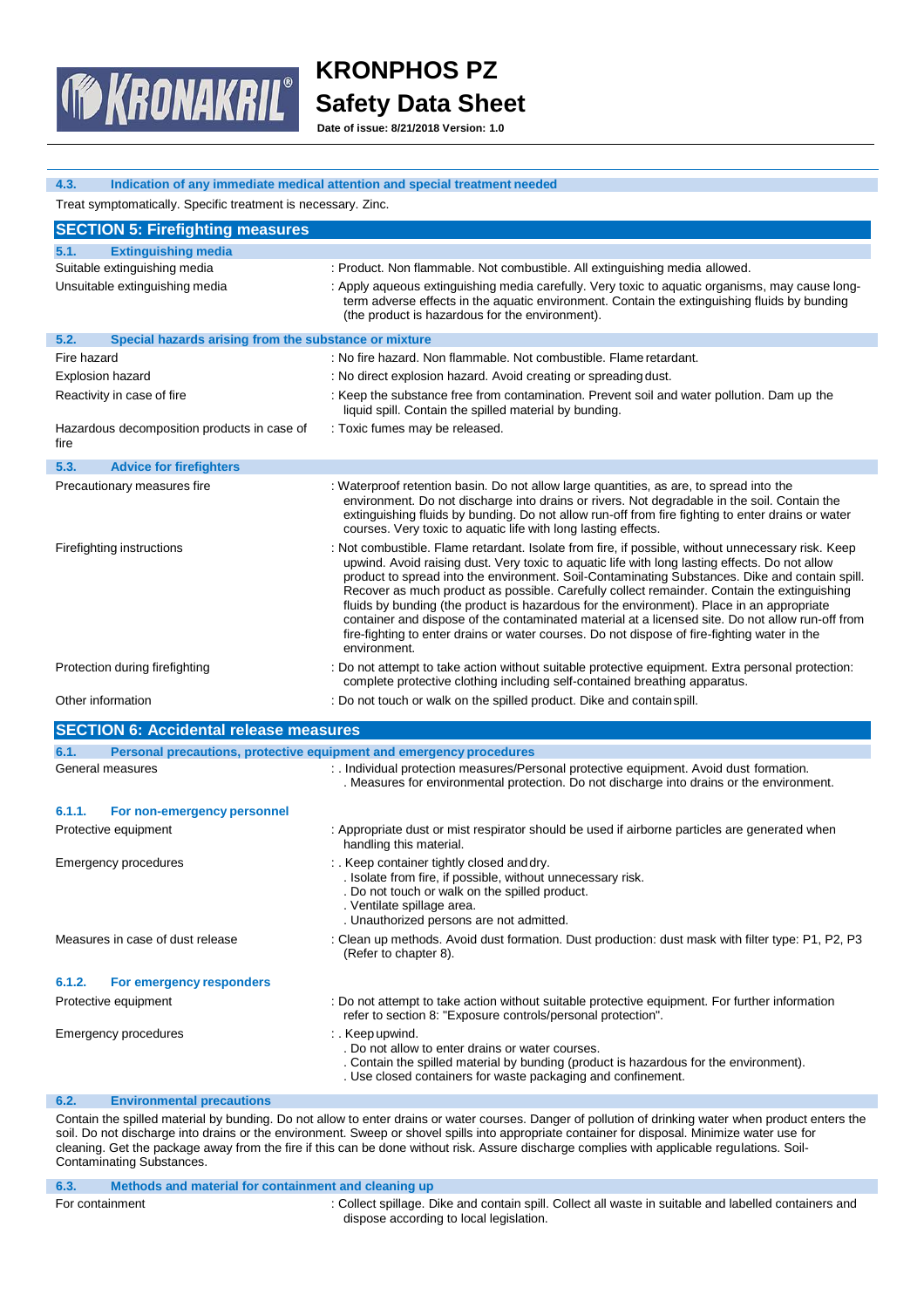

**Date of issue: 8/21/2018 Version: 1.0**

| Methods for cleaning up                                              | : Mechanically recover the product. Sweeping or shovelling without dust for disposal. Dust<br>deposited may be vacuum cleaned or the area hosed down with water. Use closed containers<br>for waste packaging and confinement.                                                                                                                                                                                                                                  |
|----------------------------------------------------------------------|-----------------------------------------------------------------------------------------------------------------------------------------------------------------------------------------------------------------------------------------------------------------------------------------------------------------------------------------------------------------------------------------------------------------------------------------------------------------|
| Other information                                                    | : . Do not discharge into drains or the environment.<br>. Do not bring to dump. Dispose of materials or solid residues at an authorized site.                                                                                                                                                                                                                                                                                                                   |
| <b>Reference to other sections</b><br>6.4.                           |                                                                                                                                                                                                                                                                                                                                                                                                                                                                 |
| For further information refer to section 13.                         |                                                                                                                                                                                                                                                                                                                                                                                                                                                                 |
| <b>SECTION 7: Handling and storage</b>                               |                                                                                                                                                                                                                                                                                                                                                                                                                                                                 |
| <b>Precautions for safe handling</b><br>7.1.                         |                                                                                                                                                                                                                                                                                                                                                                                                                                                                 |
| Additional hazards when processed                                    | : . Avoid dust production.<br>. Avoid all unnecessary exposure.<br>. Avoid raising dust.<br>. Avoid breathing dust, mist or spray.<br>. Working area. Local exhaust and general ventilation must be adequate to meet exposure<br>standards. If the ventilation is suitable, it is not essential to wear respiratory equipment. In case<br>of insufficient ventilation, wear suitable respiratory equipment. Do not flush into surface water or<br>sewer system. |
| Precautions for safe handling                                        | : Ensure good ventilation of the work station. Wear personal protective equipment. Keep<br>container tight closed. Keep away from food, drink and animal feeding stuffs. Take<br>precautionary measures to prevent the formation of static electricity.                                                                                                                                                                                                         |
| Hygiene measures                                                     | : . Do not eat, drink or smoke when using this product.<br>. Wash hands and other exposed areas with mild soap and water before eating, drinking or<br>smoking and when leaving work.                                                                                                                                                                                                                                                                           |
| 7.2.<br>Conditions for safe storage, including any incompatibilities |                                                                                                                                                                                                                                                                                                                                                                                                                                                                 |
| Technical measures                                                   | : Materials that will not burn. Store in original container. Store in tightly closed containers. Store<br>in a dry place. Keep away from food, drink and animal feeding stuffs. The floor of the depot<br>should be impermeable and designed to form a water-tight basin. Use care during processing<br>to minimize generation of dust.                                                                                                                         |
| Storage conditions                                                   | : The product is stable at normal handling and storage conditions. Store in a dry, cool area. Store<br>in a well-ventilated place. Keep container tightly closed.                                                                                                                                                                                                                                                                                               |
| Incompatible products                                                | : None under normal use. Keep away from: acids and bases, Ammonia solution. Soluble in :<br>acids and bases, Ammonia solution.                                                                                                                                                                                                                                                                                                                                  |
| Packaging materials                                                  | : Store always product in container of same material as original container.                                                                                                                                                                                                                                                                                                                                                                                     |
| <b>Specific end use(s)</b><br>7.3.                                   |                                                                                                                                                                                                                                                                                                                                                                                                                                                                 |
| No additional information available                                  |                                                                                                                                                                                                                                                                                                                                                                                                                                                                 |

# **SECTION 8: Exposure controls/personal protection**

| 8.1.<br><b>Control parameters</b>       |                                                                                                                                       |                                                                                                                       |                                                                                                                              |  |
|-----------------------------------------|---------------------------------------------------------------------------------------------------------------------------------------|-----------------------------------------------------------------------------------------------------------------------|------------------------------------------------------------------------------------------------------------------------------|--|
| <b>KRONPHOS PZ</b>                      |                                                                                                                                       |                                                                                                                       |                                                                                                                              |  |
| EU                                      |                                                                                                                                       |                                                                                                                       | Assessed dust without specific effect (other particles, not classified anywhere else) (inhalable dust): 10 mg/m <sup>3</sup> |  |
| trizinc bis(orthophosphate) (7779-90-0) |                                                                                                                                       |                                                                                                                       |                                                                                                                              |  |
| France                                  | Local name                                                                                                                            |                                                                                                                       | Poussières réputées sans effet spécifique                                                                                    |  |
| France                                  | $VME$ (mg/m <sup>3</sup> )                                                                                                            |                                                                                                                       | $10 \text{ ma/m}^3$<br>5 mg/m <sup>3</sup> (fraction alvéolaire)                                                             |  |
| France                                  | Note (FR)                                                                                                                             |                                                                                                                       | Valeurs règlementaires contraignantes                                                                                        |  |
| Germany                                 | Local name                                                                                                                            |                                                                                                                       | Allgemeiner Staubgrenzwert                                                                                                   |  |
| Germany                                 |                                                                                                                                       | TRGS 900 Occupational exposure limit value (mg/m <sup>3</sup> )                                                       | < 10 mg/m <sup>3</sup> inhalable dust TRGS 559                                                                               |  |
| Germany                                 | TRGS 900 Occupational exposure limit value (ppm)<br>< 3 mg/m <sup>3</sup> respirable dust TRGS 559                                    |                                                                                                                       |                                                                                                                              |  |
| Germany                                 | MAK (DE) dust (Occupational Exposure Limits): 6 mg/m3                                                                                 |                                                                                                                       |                                                                                                                              |  |
| United Kingdom                          | Local name<br>Dust                                                                                                                    |                                                                                                                       |                                                                                                                              |  |
| United Kingdom                          | Dust (UK) (WEL (8 hours ref) TWA of inhalable dust): 10 mg/m3<br>Dust (UK) (WEL (8 hours ref) 8-hour TWA of respirable dust): 4 mg/m3 |                                                                                                                       |                                                                                                                              |  |
| <b>USA - ACGIH</b>                      | Local name                                                                                                                            |                                                                                                                       | Total dust (no special effect)                                                                                               |  |
| USA - ACGIH                             | ACGIH TWA (mg/m <sup>3</sup> )                                                                                                        |                                                                                                                       | $< 10$ mg/m <sup>3</sup>                                                                                                     |  |
| <b>Monitoring methods</b>               |                                                                                                                                       |                                                                                                                       |                                                                                                                              |  |
| Monitoring methods                      |                                                                                                                                       | Workplace exposure - General requirements for the performance of procedures for the<br>measurement of chemical agents |                                                                                                                              |  |
| <b>KRONPHOS PZ</b>                      |                                                                                                                                       |                                                                                                                       |                                                                                                                              |  |
| DNEL/DMEL (Workers)                     |                                                                                                                                       |                                                                                                                       |                                                                                                                              |  |
| Acute - systemic effects, dermal        | No observed effects                                                                                                                   |                                                                                                                       |                                                                                                                              |  |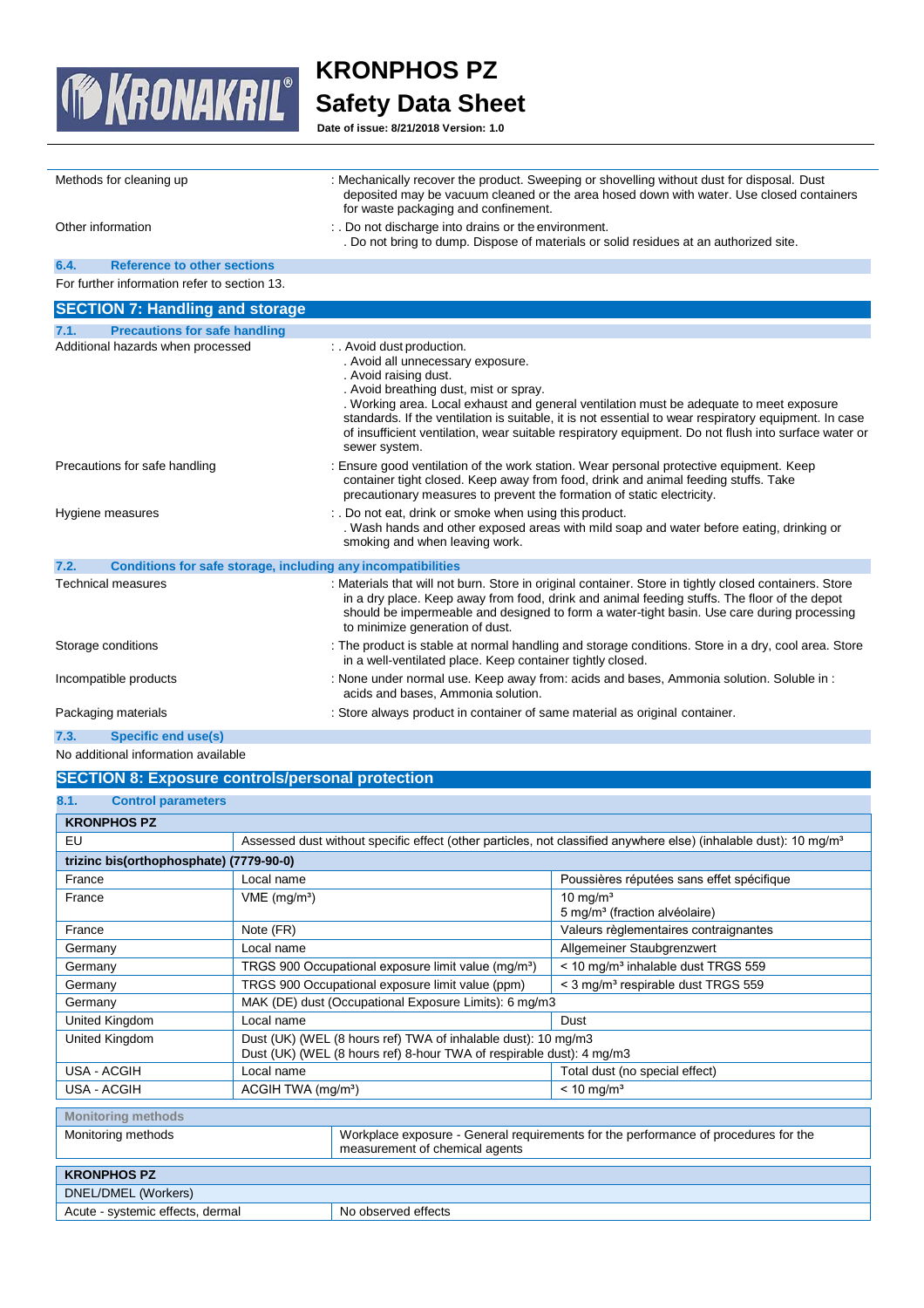

**Date of issue: 8/21/2018 Version: 1.0**

| Acute - systemic effects, inhalation     | No observed effects                                                    |
|------------------------------------------|------------------------------------------------------------------------|
| <b>KRONPHOS PZ</b>                       |                                                                        |
| Acute - local effects, dermal            | No observed effects                                                    |
| Acute - local effects, inhalation        | No observed effects                                                    |
| Long-term - systemic effects, dermal     | DNEL skin insoluble Zn = 5000 mg Zn/day (83 mg Zn/kg bodyweight/day)   |
| Long-term - local effects, dermal        | No observed effects                                                    |
| Long-term - systemic effects, inhalation | DNEL (Workers) Inhalation of dust Insoluble $Zn = 5$ mg/m3             |
| Long-term - local effects, inhalation    | No observed effects                                                    |
| DNEL/DMEL (General population)           |                                                                        |
| Acute - systemic effects, dermal         | No observed effects                                                    |
| Acute - systemic effects, inhalation     | No observed effects                                                    |
| Acute - systemic effects, oral           | No observed effects                                                    |
| Acute - local effects, dermal            | No observed effects                                                    |
| Acute - local effects, inhalation        | No observed effects                                                    |
| Long-term - systemic effects, oral       | DNEL oral Insoluble Zinc = 50 mg Zn/day (0.83 mg Zn/kg bodyweight/day) |
| Long-term - systemic effects, inhalation | DNEL inhalation Insoluble (General population) $Zn = 2.5$ mg/m3        |
| Long-term - systemic effects, dermal     | DNEL skin insoluble Zn = 5000 mg Zn/day (83 mg Zn/kg bodyweight/day)   |
| Long-term - local effects, dermal        | No observed effects                                                    |
| Long-term - local effects, inhalation    | No observed effects                                                    |
| PNEC (Water)                             |                                                                        |
| PNEC aqua (freshwater)                   | 0.0206 mg/l Zinc Concentration                                         |
| PNEC aqua (marine water)                 | 0.0061 mg/l Zinc Concentration                                         |
| PNEC (Sediment)                          |                                                                        |
| PNEC sediment (freshwater)               | 117.8 mg/kg dwt Zinc Concentration                                     |
| PNEC sediment (marine water)             | 56.5 mg/kg dwt Zinc Concentration                                      |
| PNEC (Soil)                              |                                                                        |
| PNEC soil                                | 35.6 mg/kg dwt Zinc Concentration                                      |
| PNEC (Oral)                              |                                                                        |
| PNEC oral (secondary poisoning)          | Not potentially bioaccumulable                                         |
| PNEC (STP)                               |                                                                        |
| PNEC sewage treatment plant              | 0.1 mg/l Zinc Concentration                                            |
| PNEC (additional information)            |                                                                        |
| Additional information                   | PNEC. Value. Zinc Concentration                                        |

## **8.2. Exposure controls**

#### **Appropriate engineering controls:**

Handle product only in closed system or provide appropriate exhaust ventilation. Containment as appropriate.

. Exposure controls.

. Worker. Ensure good ventilation of the work station. Observe strict hygiene. Avoid raising dust. Extraction to remove dust at its source.

Atmospheric monitoring at regular intervals.

. Environmental exposure controls. Do not discharge the product into the environment. Technical onsite conditions and measures to reduce or limit discharges, air emissions and releases to soil.

. Air. Use a dust filter. Local exhaust and general ventilation must be adequate to meet exposure standards. Efficiency >84%.

. Water. Dam up the liquid spill. Assure effluents are compliant with applicable regulations.

. Soil. Waterproof retention basin. Dike and contain spill.

. Risk Management Measures. Applicable. ISO 14001. ISO 9001. IPPC. Directive 2012/18/EU (SEVESO III).

**Personal protective equipment:**

Dust formation: dust mask.

#### **Materials for protective clothing:**

When skin contact is possible, protective clothing including gloves, apron, sleeves, boots, head and face protection must be worn. Efficiency >90%

# **Hand protection:**

Use loose-fitting rubber or leather gloves. Efficiency >90%. Chemical resistant gloves (according to European standard NF EN 374 or equivalent)

# **Eye protection:**

Safety glasses. optional

| Type           | Use       | <b>Characteristics</b> | Standard  |
|----------------|-----------|------------------------|-----------|
| Safety glasses | Fine dust | With side shields      | EN<br>166 |

**Skin and body protection:**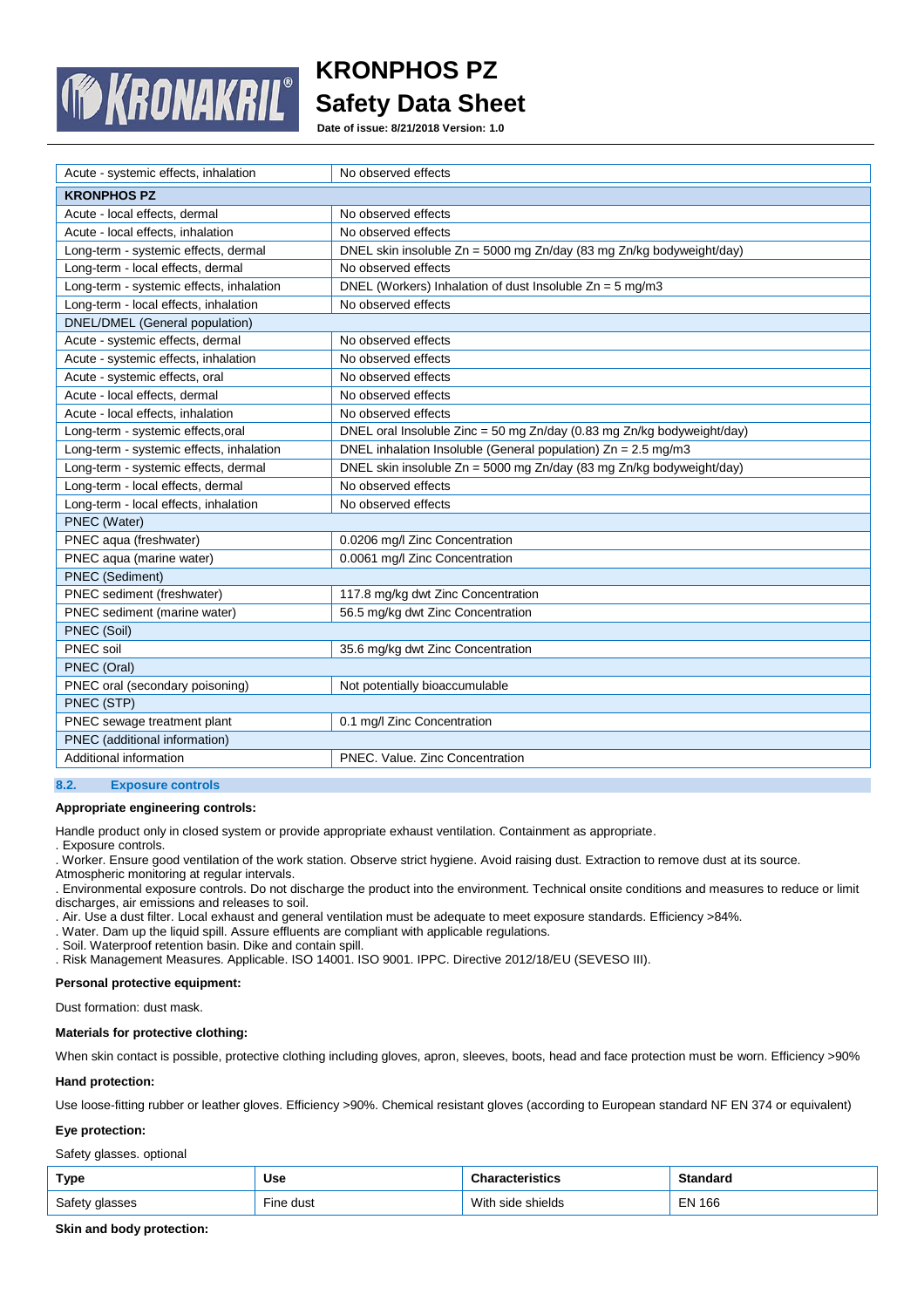

**Date of issue: 8/21/2018 Version: 1.0**

Protective clothing (with elasticated cuffs and closed neck): textiles, Tyvek® Gown/Coveralls... Efficiency >90%

# **Respiratory protection:**

In case of excessive dust production. In the event of insufficient ventilation: > OEL/DNEL. Wear suitable respiratory equipment

| <b>Device</b>             | <b>Filter type</b> | Condition                         | <b>Standard</b>                |
|---------------------------|--------------------|-----------------------------------|--------------------------------|
| Half-mask, Full face mask | Type P1            | Dust protection, Efficiency 75%   | EN 136, EN 140, EN 143, EN 149 |
| Half-mask, Full face mask | Type P2            | Dust protection, Efficiency 90%   | EN 136, EN 140, EN 143, EN 149 |
| Half-mask                 | Type P3            | Dust protection, Efficiency 97.5% | EN 140, EN 143, EN 149         |
| Full face mask            | Type P3            | Dust protection, Efficiency 97.5% | EN 136                         |

# **Personal protective equipment symbol(s):**



## **Environmental exposure controls:**

Avoid release to the environment. Avoid creating or spreading dust. Environmental exposure controls: water, air, soil. Efficiency >90%.

## **Other information:**

Training staff on good practice. Handle in accordance with good industrial hygiene and safety practice. Keep away from food, drink and animal feeding stuffs. Normal overalls. Do not eat, drink or smoke during use.

| <b>SECTION 9: Physical and chemical properties</b>            |                                                                                        |  |
|---------------------------------------------------------------|----------------------------------------------------------------------------------------|--|
| Information on basic physical and chemical properties<br>9.1. |                                                                                        |  |
| Physical state                                                | : Solid                                                                                |  |
| Appearance                                                    | : Powder.                                                                              |  |
| Molecular mass                                                | : 458.11 g/mol Zn3(PO4)2, 4H2O                                                         |  |
| Colour                                                        | : white.                                                                               |  |
| Odour                                                         | : odourless.                                                                           |  |
| Odour threshold                                               | : Not relevant                                                                         |  |
| рH                                                            | : 6 - 8 ISO 787/9 10g/100g suspension                                                  |  |
| pH solution                                                   | Not relevant                                                                           |  |
| Relative evaporation rate (butylacetate=1)                    | : Not relevant                                                                         |  |
| Relative evaporation rate (ether=1)                           | : Not relevant                                                                         |  |
| Melting point                                                 | : $846^{\circ}$ C                                                                      |  |
| Freezing point                                                | Not relevant                                                                           |  |
| Boiling point                                                 | Not relevant                                                                           |  |
| Flash point                                                   | : Not applicable, Not combustible                                                      |  |
| Critical temperature                                          | : Not relevant                                                                         |  |
| Auto-ignition temperature                                     | : Not applicable, Not combustible                                                      |  |
| Decomposition temperature                                     | $:$ > 900 °CNone under nor mal use                                                     |  |
| Flammability (solid, gas)                                     | : Not relevant<br>Not flammable                                                        |  |
| Vapour pressure                                               | : Negligible vapour pressure at ambient conditions, Not applicable                     |  |
| Vapour pressure at 50 °C                                      | Not relevant                                                                           |  |
| Critical pressure                                             | <b>Not relevant</b>                                                                    |  |
| Relative vapour density at 20 °C                              | Not relevant                                                                           |  |
| Relative density                                              | Not relevant                                                                           |  |
| Relative density of saturated gas/air mixture                 | : Not relevant                                                                         |  |
| Density                                                       | : 3.3 g/ml ISO 787/10                                                                  |  |
| Relative gas density                                          | : Not relevant                                                                         |  |
| Solubility                                                    | : Very slightly soluble in: water.<br>Water: $<$ 30 mg/l<br>Organic solvent: Insoluble |  |
| Log Pow                                                       | : Not applicable, Inorganic Particulate Substances                                     |  |
| Log Kow                                                       | : Inorganic Particulate Substances, Not applicable                                     |  |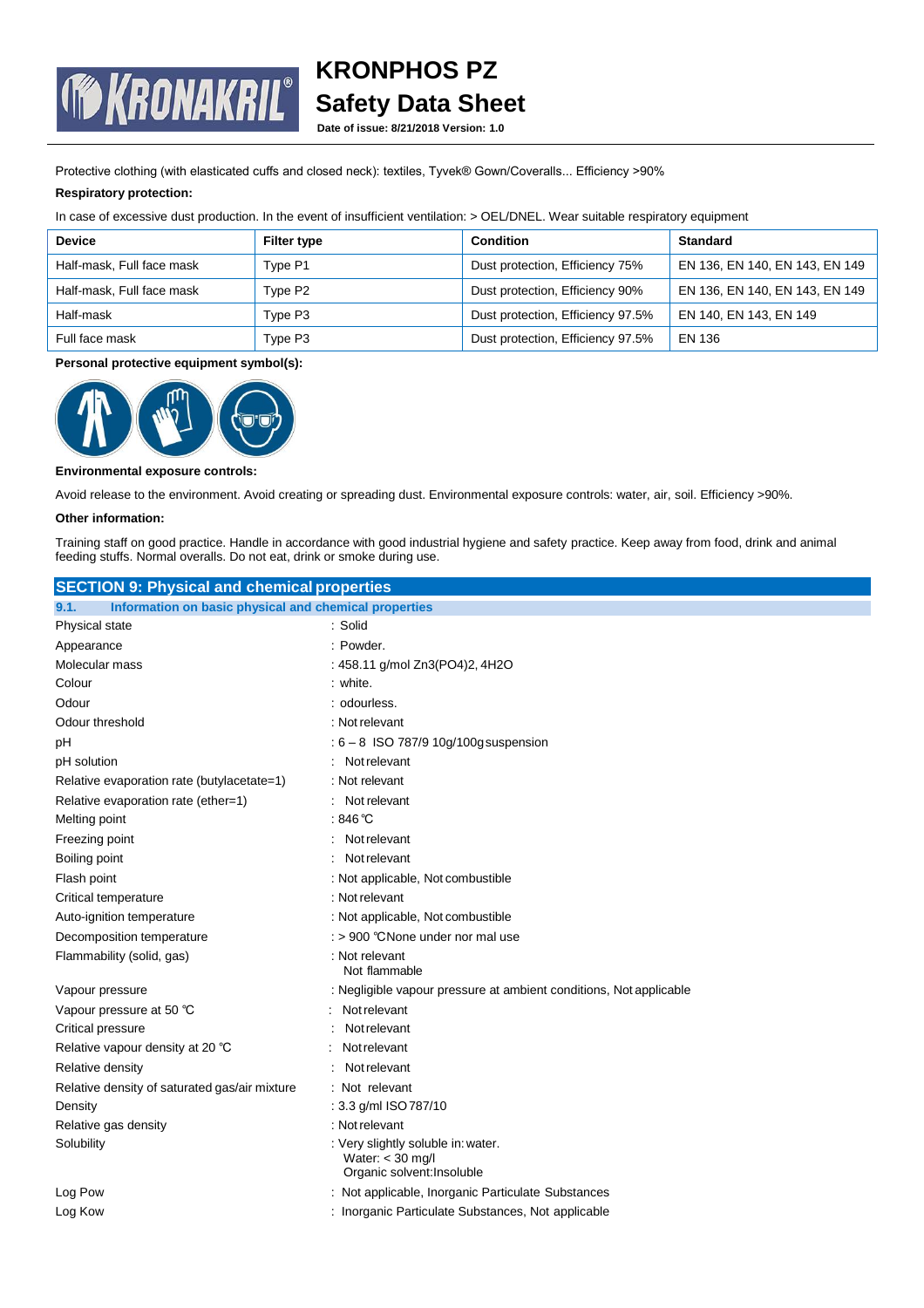

**Date of issue: 8/21/2018 Version: 1.0**

| Viscosity, kinematic             | Not relevant<br>÷                                                                                               |
|----------------------------------|-----------------------------------------------------------------------------------------------------------------|
| Viscosity, dynamic               | Not relevant<br>÷                                                                                               |
| Explosive properties             | : Product is not explosive.                                                                                     |
| Oxidising properties             | : Non oxidizing.                                                                                                |
| <b>Explosive limits</b>          | Not relevant<br>٠<br>Not relevant                                                                               |
| Lower explosive limit (LEL)      | Not relevant                                                                                                    |
| Upper explosive limit (UEL)      | Not relevant<br>÷                                                                                               |
| <b>Other information</b><br>9.2. |                                                                                                                 |
| VOC content                      | : Not applicable: solid mineral                                                                                 |
| Fat solubility                   | : Insoluble in oils/fats                                                                                        |
| <b>Bulk density</b>              | : $\approx 0.6$ g/cm <sup>3</sup>                                                                               |
| Refractive index                 | : $\approx$ 1.6                                                                                                 |
| Other properties                 | : Dehydration<br>$-70-600^{\circ}$ C Zn3(PO4)2,4H2O<br>- 120-600°C Zn3(PO4)2,3H2O<br>- 160-600°C Zn3(PO4),2H2O. |

**10.1. Reactivity**

Additional information : Take precautionary measures to prevent the formation of static electricity

# **SECTION 10: Stability and reactivity**

Stable under normal conditions. The product is non-reactive under normal conditions of use, storage and transport.

#### **10.2. Chemical stability**

Stable under normal conditions of use: Handling and storage.

#### **10.3. Possibility of hazardous reactions**

No dangerous reactions known under normal conditions of use.

#### **10.4. Conditions to avoid**

None under recommended storage and handling conditions (see section 7). Take precautionary measures to prevent the formation of static electricity.

#### **10.5. Incompatible materials**

Acids and bases. Strong acids. Strong bases. Ammonia solution.

## **10.6. Hazardous decomposition products**

Under normal conditions of storage and use, hazardous decomposition products should not be produced.

| <b>SECTION 11: Toxicological information</b>  |                                                                                                                                                                                                                                                                        |
|-----------------------------------------------|------------------------------------------------------------------------------------------------------------------------------------------------------------------------------------------------------------------------------------------------------------------------|
| Information on toxicological effects<br>11.1. |                                                                                                                                                                                                                                                                        |
| Acute toxicity (oral)                         | : Not classified (Based on available data, the classification criteria are not met: > 2 000 mg/kg<br>bodyweight)                                                                                                                                                       |
| Acute toxicity (dermal)                       | : Not classified (Not classified. insoluble in oils/fats, insoluble in water. Based on available data,<br>the classification criteria are not met:<br>. LD50 dermal >2000 mg/kg bodyweight)                                                                            |
| Acute toxicity (inhalation)                   | : Not classified (Not classified. Based on available data, the classification criteria are not met.<br>LC50 inhalation rat (Dust/Mist - mg/l/4h) > 5.7 mg/l 4H Classification by analogy: ZnO<br>(Klimisch and all 1982))                                              |
| <b>KRONPHOS PZ</b>                            |                                                                                                                                                                                                                                                                        |
| LD50 oral rat                                 | > 5000 mg/kg > 5000 mg/kg zinc phosphate (OECD 401 method)                                                                                                                                                                                                             |
| LD50 dermal                                   | > 2000 mg/kg Classification by analogy: ZnO, No observed effects                                                                                                                                                                                                       |
| LC50 inhalation rat (Dust/Mist - mg/l/4h)     | 5.7 mg/l/4h Classification by analogy: ZnO (Klimisch et al. 1982)                                                                                                                                                                                                      |
| Skin corrosion/irritation                     | : Not classified (Not irritating.<br>. Skin. No observed effects, Classification by analogy: Löser 1977, Lansdown 1991.<br>. Respiratory tract. No observed effects. Classification by analogy: ZnO (Klimisch et al. 1982))<br>pH: 6 - 8 ISO 787/9 10g/100g suspension |
| Serious eye damage/irritation                 | : Not classified (Not irritating to eyes (Mirbeau et all, 1999). OECD 405 method)<br>pH: 6 - 8 ISO 787/9 10g/100g suspension                                                                                                                                           |
| Respiratory or skin sensitisation             | : Not classified (Based on available data, the classification criteria are not met.<br>. Respiratory tract. No information available.<br>. Skin. No sensitisation responses were observed. Van Huygevoort AHBM 1999)                                                   |
| Germ cell mutagenicity                        | : Not classified (No observed effects, Classification by analogy: . compoundszinc. Inconclusive                                                                                                                                                                        |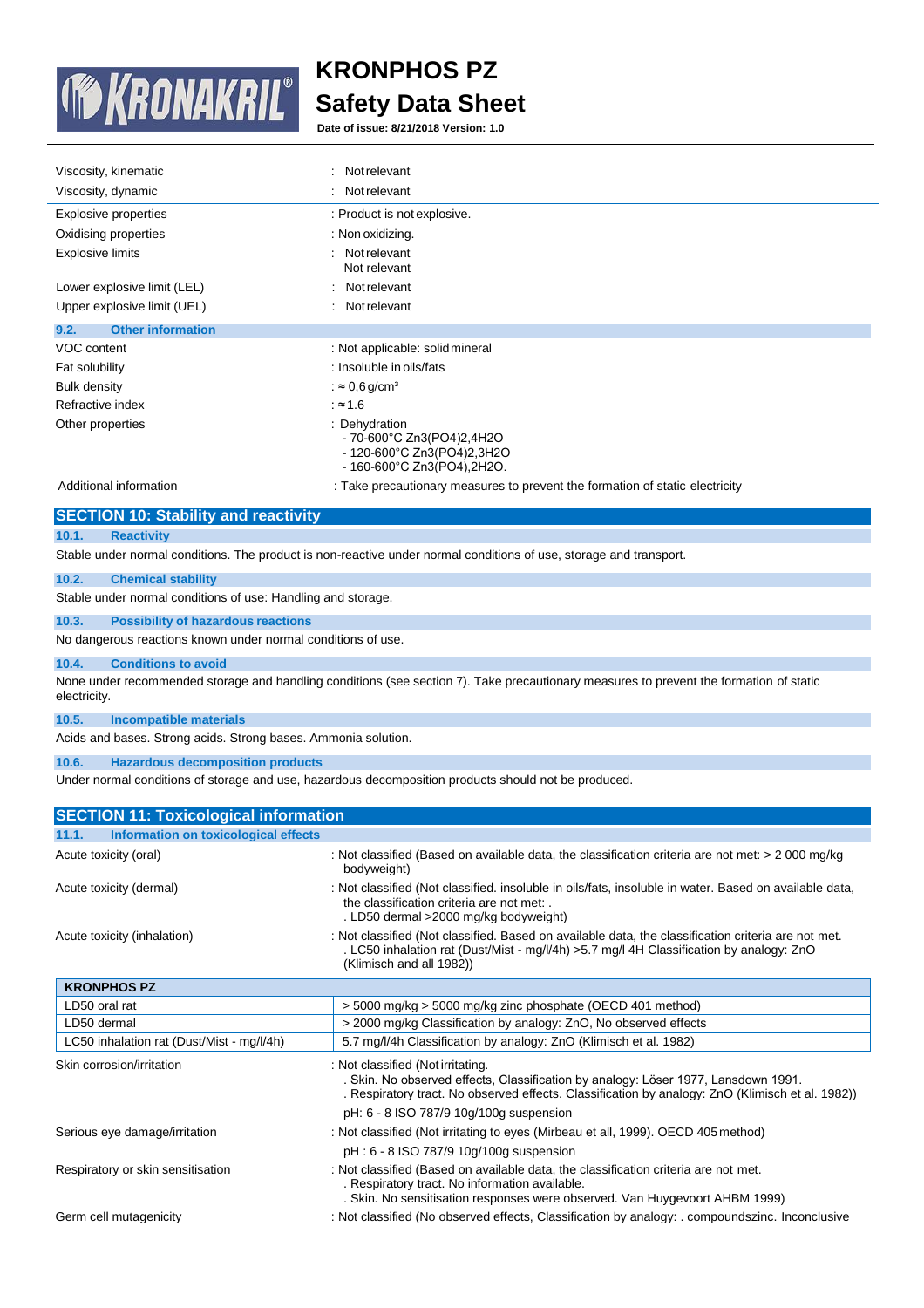

**Date of issue: 8/21/2018 Version: 1.0**

|                        | data)                                                                                                                                                                                                                                                                                                       |
|------------------------|-------------------------------------------------------------------------------------------------------------------------------------------------------------------------------------------------------------------------------------------------------------------------------------------------------------|
| Carcinogenicity        | : Not classified (Inconclusive data. Technical impossibility to obtain the data)                                                                                                                                                                                                                            |
| Reproductive toxicity  | : Not classified (Inconclusive data. No observed effects.<br>. Fertility. NOAEL (Oral) > 50 mg/kg bodyweight/day.<br>. Developmental toxicity. NOAEL (subacute, oral, rat) NOAEL> 20mg/kg bodyweight/day)                                                                                                   |
| STOT-single exposure   | : Not classified (No data available. No observed effects. Based on available data, the<br>classification criteria are not met. Not classified: By analogy ZnO)                                                                                                                                              |
| STOT-repeated exposure | : Not classified (No observed effects. No data available. Based on available data, the<br>classification criteria are not met. Not classified: By analogy ZnO)                                                                                                                                              |
| Additional information | : Specific target organ toxicity (repeated exposure)<br>- Description<br>NOAEC respiratory system, lungs<br>NOAEC, Inhalation of dust Guinea pig, 2.7 mg/m3 ZnO (5 days)<br>NOAEL cardiovascular system, digestive system, pancreas, blood system<br>NOAEL (oral rat, 90 days) 13.3 mg Zn/kg, mg/kg bw/day) |
| Aspiration hazard      | : Systemic effect. long term.<br>. DNEL (Workers) Inhalation of dust Insoluble $Zn = 5$ mg/m3.<br>. DNEL inhalation Insoluble (General population) $Zn = 2.5$ mg/m3                                                                                                                                         |

| <b>SECTION 12: Ecological information</b> |                                                                                                                                                                                                                                                                                                                                                                                                                                                                                                                                                                                                 |
|-------------------------------------------|-------------------------------------------------------------------------------------------------------------------------------------------------------------------------------------------------------------------------------------------------------------------------------------------------------------------------------------------------------------------------------------------------------------------------------------------------------------------------------------------------------------------------------------------------------------------------------------------------|
| 12.1.<br><b>Toxicity</b>                  |                                                                                                                                                                                                                                                                                                                                                                                                                                                                                                                                                                                                 |
| Ecology - general                         | : Very toxic to aquatic life with long lasting effects.                                                                                                                                                                                                                                                                                                                                                                                                                                                                                                                                         |
| Acute aquatic toxicity                    | : (freshwater) Fish: 5 Species, aquatic invertebrates: 5 Species, algae: 1 Species.<br>. Zn3(PO4)2,4H2O LC50 96h fish (calculated value) 0.39 mg/l.<br>. Zn3(PO4)2,2H2O LC50 96h fish (calculated value) 0.36 mg/l.<br>. Zn3(PO4)2,4H2O EC50 48h crustacea (calculated value) 0.34 mg/l.<br>. Zn3(PO4)2,2H2O EC50 48h crustacea (calculated value) 0.32 mg/l.<br>. Zn3(PO4)2,4H2O IC50 algae (calculated value) 0.32 mg/l.<br>. Zn3(PO4)2,2H2O IC50 algae (calculated value) 0.29 mg/l                                                                                                          |
| Chronic aquatic toxicity                  | : NOEC chronic (freshwater) fish: 7 Species,<br>. Zn3(PO4)2,4H2O NOEC chronic fish (calculated value) 0.10 mg/l.<br>. Zn3(PO4)2,2H2O NOEC chronic fish (calculated value) 0.09 mg/l.<br>NOEC chronic (freshwater) aquatic invertebrates: 13 Species,<br>. Zn3(PO4)2,4H2O NOEC chronic crustacea (calculated value) 0.09 mg/l.<br>. Zn3(PO4)2,2H2O NOEC chronic crustacea (calculated value) 0.08 mg/l.<br>NOEC chronic (freshwater) algae: 2 Species,<br>. Zn3(PO4)2,4H2O NOEC chronic algae (calculated value) 0.04 mg/l.<br>. Zn3(PO4)2,2H2O NOEC chronic algae (calculated value) 0.04 mg/l. |
|                                           | NOEC (additional information). (marine water)<br>. NOEC fish: 1 Species. Zinc = $0.025$ mg Zn/l.<br>. NOEC aquatic invertebrates: 26 Species, 0.0056 <zn 26="" l<0.9="" mg="" species.<br="">NOEC aquatic algae 12 Species 0.0078<zn l<0.67<="" mg="" td=""></zn></zn>                                                                                                                                                                                                                                                                                                                          |

# Not rapidly degradable

| <b>KRONPHOS PZ</b>     |                                                                     |
|------------------------|---------------------------------------------------------------------|
| LC50 fish 1            | 0.169 mg/l a zinc Oncorhynchus mykiss (Rainbow trout)               |
| LC50 fish 2            | 0.78 mg/l a zinc Pimephales promelas                                |
| EC50 Daphnia 1         | 0.147 mg/l a zinc Ceriodaphnia dubia                                |
| EC50 72h algae (1)     | 0.136 mg/l a zinc Pseudokirchneriella subcapitata (OECD 201 method) |
| NOEC chronic fish      | 0.044 mg/l a zinc (freshwater)                                      |
| NOEC chronic crustacea | 0.037 mg/l a zinc (freshwater)                                      |
| NOEC chronic algae     | 0.019 mg/l a zinc Pseudokirchneriella subcapitata (freshwater)      |

# **12.2. Persistence and degradability**

| <b>KRONPHOS PZ</b>            |                                  |                                                                                                          |
|-------------------------------|----------------------------------|----------------------------------------------------------------------------------------------------------|
| Persistence and degradability |                                  | Not relevant. Inorganic Particulate Substances. Very toxic to aquatic life with long lasting<br>effects. |
|                               |                                  |                                                                                                          |
| 12.3.                         | <b>Bioaccumulative potential</b> |                                                                                                          |

| <b>KRONPHOS PZ</b>        |                                                  |
|---------------------------|--------------------------------------------------|
| Log Pow                   | Not applicable, Inorganic Particulate Substances |
| Log Kow                   | Inorganic Particulate Substances, Not applicable |
| Bioaccumulative potential | not bioaccumulable.                              |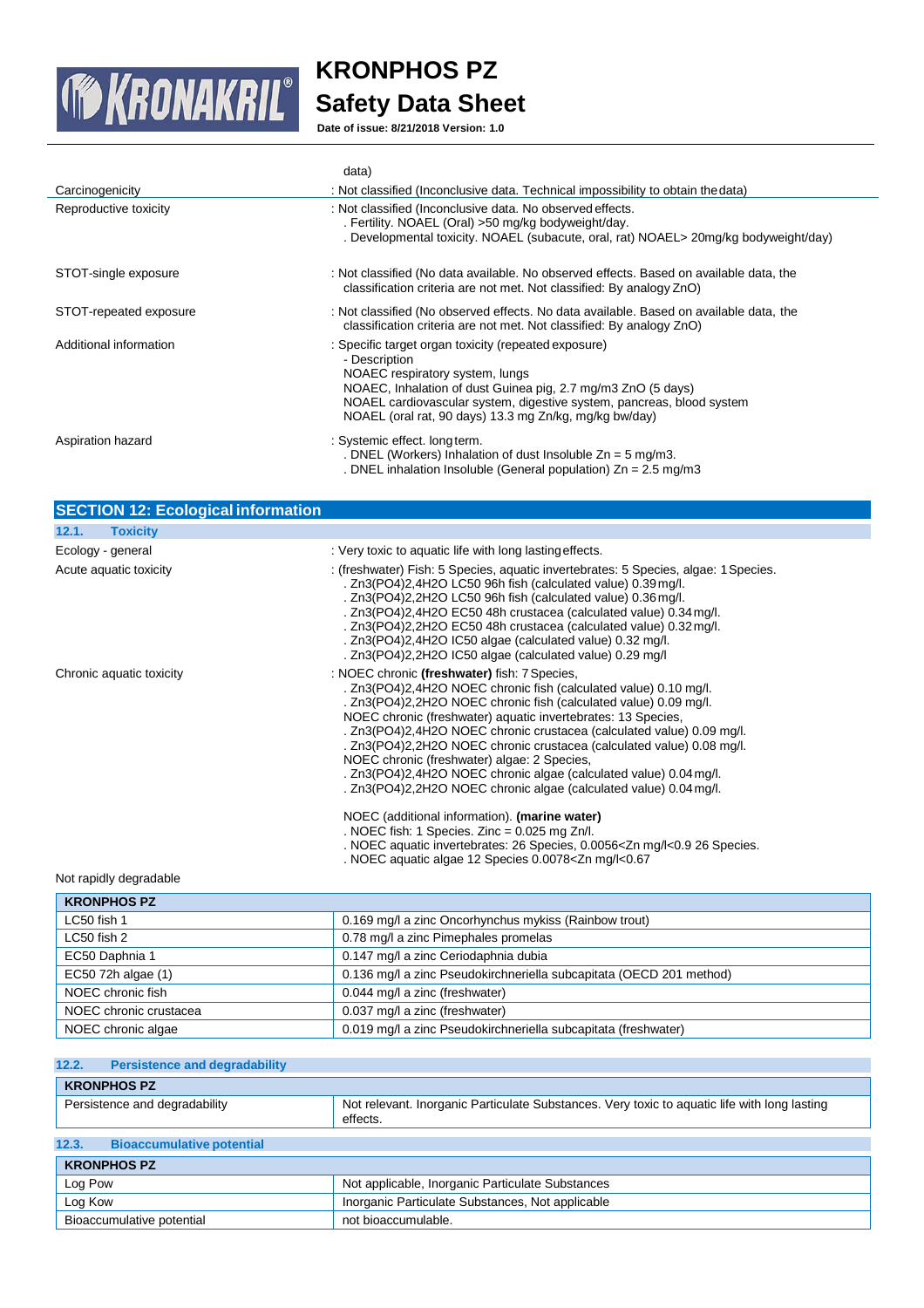

**Date of issue: 8/21/2018 Version: 1.0**

| 12.4.<br><b>Mobility in soil</b>                   |                                                                                                                                                                                                   |  |
|----------------------------------------------------|---------------------------------------------------------------------------------------------------------------------------------------------------------------------------------------------------|--|
| <b>KRONPHOS PZ</b>                                 |                                                                                                                                                                                                   |  |
| Ecology - soil                                     | No additional information available.<br>. Soil. K Zn soil Partition coefficient Solid/Water (log K Zn value=2.2, 158.5 l/kg).<br>. PNEC add. sediment.<br>. PNEC add. = Freshwater, marine water. |  |
| 12.5.<br><b>Results of PBT and vPvB assessment</b> |                                                                                                                                                                                                   |  |
| 12.6.<br>Other adverse effects                     |                                                                                                                                                                                                   |  |
| Other adverse effects                              | : None known.                                                                                                                                                                                     |  |
| Additional information                             | : Do not discharge the product into the environment.<br>. M-Factor acute (CLP). M-Factor acute (GHS-UN)=1                                                                                         |  |
| <b>SECTION 13: Disposal considerations</b>         |                                                                                                                                                                                                   |  |
| <b>Waste treatment methods</b><br>13.1.            |                                                                                                                                                                                                   |  |
| Regional legislation (waste)                       | : USA. RCRA. Not applicable.                                                                                                                                                                      |  |
| Waste treatment methods                            | : Comply with local regulations for disposal. Dispose of this material and its container at<br>hazardous or special waste collection point.                                                       |  |
| Sewage disposal recommendations                    | : Hazardous waste. Cleaning residues containing this material may be classified hazardous<br>waste.                                                                                               |  |
| Product/Packaging disposal recommendations         | : Hazardous waste. Dispose in a safe manner in accordance with local/national regulations.<br>Dispose of materials or solid residues at an authorized site.                                       |  |
| Ecology - waste materials                          | : Do not discharge the product into the environment.                                                                                                                                              |  |

# **SECTION 14: Transport information**

| In accordance with ADR / IMDG / IATA                                                           |                                                                                                             |                                                                                             |  |
|------------------------------------------------------------------------------------------------|-------------------------------------------------------------------------------------------------------------|---------------------------------------------------------------------------------------------|--|
| <b>ADR</b>                                                                                     | <b>IMDG</b>                                                                                                 | <b>IATA</b>                                                                                 |  |
| 14.1.<br><b>UN number</b>                                                                      |                                                                                                             |                                                                                             |  |
| 3077                                                                                           | 3077                                                                                                        | 3077                                                                                        |  |
| 14.2.<br><b>UN proper shipping name</b>                                                        |                                                                                                             |                                                                                             |  |
| ENVIRONMENTALLY HAZARDOUS<br>SUBSTANCE, SOLID, N.O.S. (ZINC<br>PHOSPHATE)                      | ENVIRONMENTALLY HAZARDOUS<br>SUBSTANCE, SOLID, N.O.S. (ZINC<br>PHOSPHATE)                                   | Environmentally hazardous substance, solid,<br>n.o.s. (ZINC PHOSPHATE)                      |  |
| <b>Transport document description</b>                                                          |                                                                                                             |                                                                                             |  |
| UN 3077 ENVIRONMENTALLY HAZARDOUS<br>SUBSTANCE, SOLID, N.O.S. (ZINC<br>PHOSPHATE), 9, III, (-) | UN 3077 ENVIRONMENTALLY HAZARDOUS<br>SUBSTANCE, SOLID, N.O.S. (ZINC<br>PHOSPHATE), 9, III, MARINE POLLUTANT | UN 3077 Environmentally hazardous<br>substance, solid, n.o.s. (ZINC PHOSPHATE),<br>$9.$ III |  |
| 14.3.<br><b>Transport hazard class(es)</b>                                                     |                                                                                                             |                                                                                             |  |
| 9                                                                                              | 9                                                                                                           | 9                                                                                           |  |
|                                                                                                |                                                                                                             |                                                                                             |  |
| 14.4.<br><b>Packing group</b>                                                                  |                                                                                                             |                                                                                             |  |
| III                                                                                            | Ш                                                                                                           | Ш                                                                                           |  |
| <b>Environmental hazards</b><br>14.5.                                                          |                                                                                                             |                                                                                             |  |
| Dangerous for the environment: Yes                                                             | Dangerous for the environment: Yes<br>Marine pollutant: Yes                                                 | Dangerous for the environment: Yes                                                          |  |
| No supplementary information available                                                         |                                                                                                             |                                                                                             |  |
|                                                                                                |                                                                                                             |                                                                                             |  |

# **14.6. Special precautions for user**

| - Overland transport                                                       |        |
|----------------------------------------------------------------------------|--------|
| Classification code (ADR)                                                  | $:$ M7 |
| Limited quantities (ADR)                                                   | : 5kg  |
| Mixed packing provisions (ADR)                                             | : MP10 |
| Transport category (ADR)                                                   | : 3    |
| Special provisions for carriage - Loading,<br>unloading and handling (ADR) | : CV13 |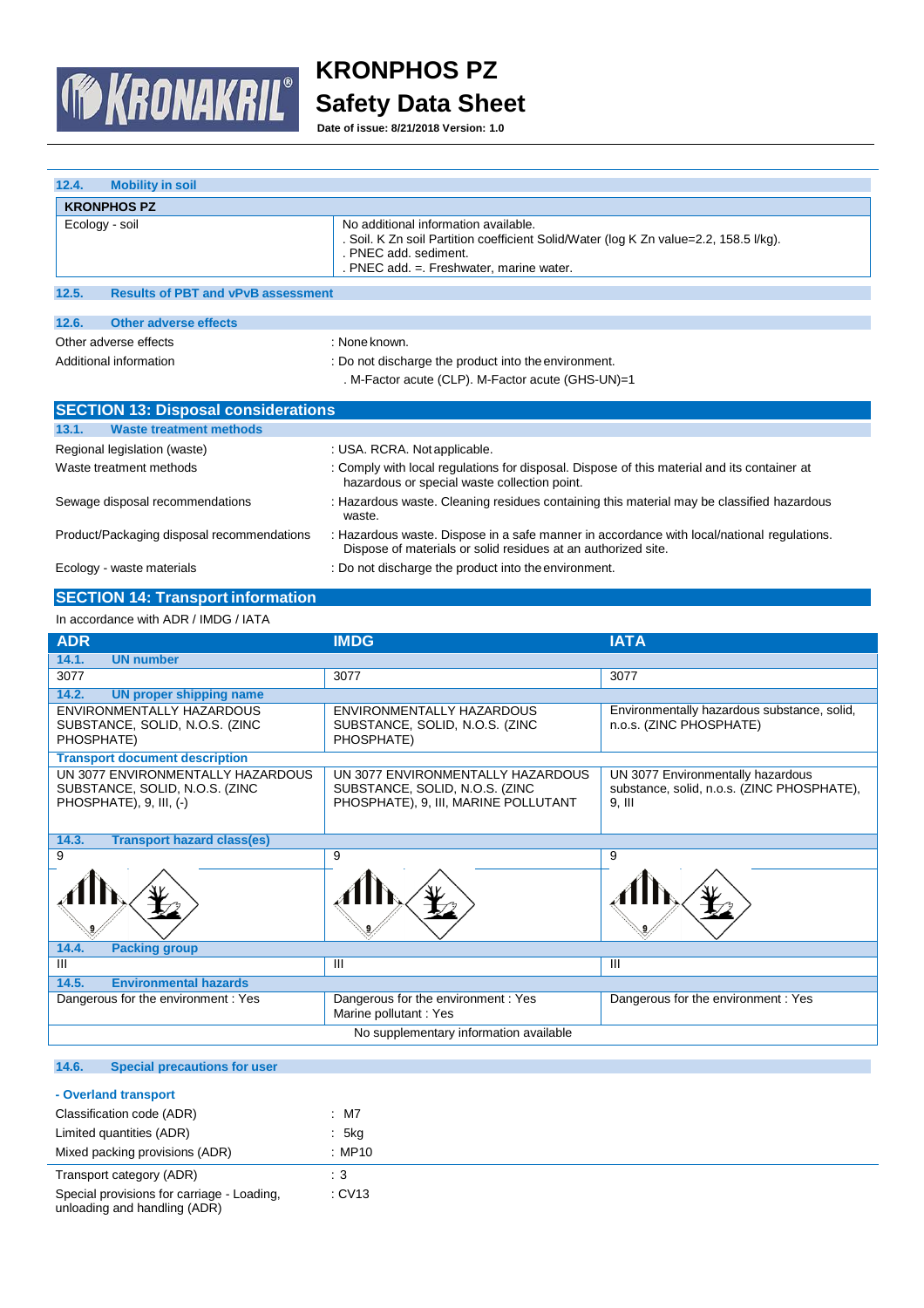

**Date of issue: 8/21/2018 Version: 1.0**

| Tunnel restriction code (ADR)                |             |
|----------------------------------------------|-------------|
| EAC code                                     | : 2Z        |
|                                              |             |
| - Transport by sea                           |             |
| EmS-No. (Fire)                               | $F-A$       |
| EmS-No. (Spillage)                           | $\cdot$ S-F |
| Stowage category (IMDG)                      | : A         |
| Stowage and handling (IMDG)                  | : SW23      |
| - Air transport                              |             |
| PCA Limited quantities (IATA)                | : Y956      |
| PCA limited quantity max net quantity (IATA) | : 30kqG     |
| PCA packing instructions (IATA)              | : 956       |
| PCA max net quantity (IATA)                  | : 400kg     |
| CAO packing instructions (IATA)              | : 956       |
| CAO max net quantity (IATA)                  | : 400kg     |

**14.7. Transport in bulk according to Annex II of Marpol and the IBCCode**

# Not applicable

|                    | <b>SECTION 15: Regulatory information</b>                                                      |                                              |  |
|--------------------|------------------------------------------------------------------------------------------------|----------------------------------------------|--|
| 15.1.              | Safety, health and environmental regulations/legislation specific for the substance or mixture |                                              |  |
| 15.1.1.            | <b>EU-Regulations</b>                                                                          |                                              |  |
| VOC content        |                                                                                                | : Not applicable: solid mineral              |  |
| Seveso Information |                                                                                                | : SEVESO Upper-tier >200 T, SEVESO LOW >100T |  |
| 15.1.2.            | <b>National regulations</b>                                                                    |                                              |  |
|                    | No additional information available                                                            |                                              |  |

## **15.2. Chemical safety assessment**

For this substance a chemical safety assessment has been carried out

# **SECTION 16: Other information**

| Other information | ∴ EU.                                                                                          |
|-------------------|------------------------------------------------------------------------------------------------|
|                   | . RoHS "2" Directive 2015/863/EU. Meet the legal requirements.                                 |
|                   | Contains lead less than 0.1%, Contains cadmium less than 0.01%.                                |
|                   | . Recycling. end-of-life vehicles. Directive 2000/53/EC Modified. Meet the legal requirements. |
|                   | . Seveso III Part I (Categories of dangerous substances).                                      |
|                   | Hazardous to the Aquatic Environment in Category Acute 1 or Chronic 1.                         |
|                   | . Germany. Hazardous to water (WGK 2). ID No. 5067.                                            |
|                   | . Australia. Listed on the AICS (Australian Inventory of Chemical Substances).                 |
|                   | . Canada. Listed on the Canadian DSL (Domestic Substances List).                               |
|                   | . Korea. Listed on the Korean ECL (Existing Chemicals List). ECL/MOE Yes KE-34945.             |
|                   | . USA. Classification concerning the environment: not applicable.                              |
|                   | . Classification and labelling (GHS-USA): Not classified.                                      |
|                   | . GHS-USA labelling: None.                                                                     |
|                   | . Hazard pictograms (GHS-USA): None.                                                           |
|                   | . Signal word (GHS-USA): None.                                                                 |
|                   | . Hazard statements (GHS-USA): None.                                                           |
|                   | . Registered in the TSCA inventory.                                                            |
|                   | . CERCLA Toxicity 2 - Flammability 0 - Reactivity 0 - Persistence 3.                           |
|                   | . NFPA ratings (scale $0-4$ ): Health=0 - Fire=0 - Reactivity=0.                               |
|                   | . HMIS: Hazard Rating: $H=0$ - $F=0$ - $PH=0$ .                                                |
|                   | . RTECS no TD 0590000.                                                                         |
|                   | . Japan. Listed on the Japanese ENCS (Existing & New Chemical Substances) inventory. 1-526.    |
|                   | . Malaysia. Malaysian Classified Chemical. EHSNR Yes.                                          |
|                   | . New Zealand. HSNO HSR003554. Listed on NZIoC (New Zealand Inventory of Chemicals).           |
|                   | . Philippines. Listed on PICCS (Philippines Inventory of Chemicals and Chemical Substances).   |
|                   | . People's Republic of China. Listed on IECSC.                                                 |
|                   | . <b>Taiwan</b> . NECI Yes.                                                                    |
|                   | . Turkey. Listed on Turkish inventory of chemical.                                             |
|                   |                                                                                                |